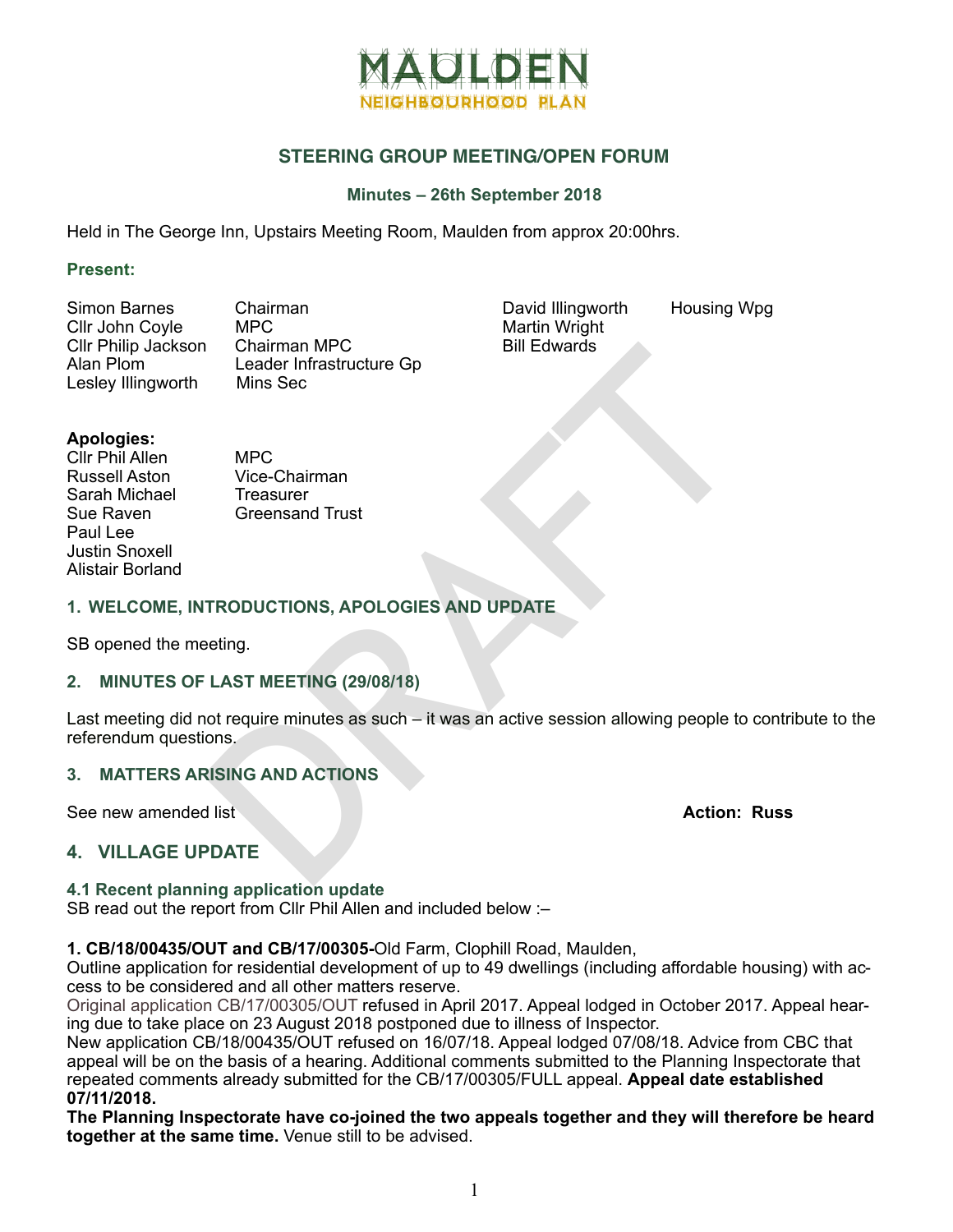**2. CB/17/01156/OUT** – land East of No13 Clophill Road, Maulden

Although application for 14 dwellings was recommended for approval at CBC Development Committee Meeting 31/01/18 no formal decision was issued due to an appeal lodged on 28/01/18, but a "Minded to Refuse" was passed unanimously. **Still no news on timing of appeal which will be by written representation.** 

**3. CB/17/03546/OUT** – Land at Clophill Road. Maulden, Bedford.

Outline planning permission for up to 50 dwellings with associated landscaping, open spaces and vehicular and pedestrian access off Clophill Road.

Application refused in October 2017. Appeal lodged on 27/3/18. **Appeal due to heard in October has been withdrawn. No new application received.** 

# **4. CB/17/03937/OUT –** Land South of Limbersey Lane, Maulden

Outline – Erection of 14 Residential Dwellings,  $2 \times 2$  bedroom bungalows,  $9 \times 4$  bedroom detached and  $3 \times$ 2 bedroom terraced. Application refused in May 2018. **Appeal lodged on 13/09/18.** 

**5. CB/18/01385/OUT –** Sandbourne, 24 Clophill Road, Maulden, Bedford. Outline application for development of up to 42 dwellings. **Application refused on 6th July 2018. No ap peal currently lodged.** 

**6. CB/18/02273/OUT –** Land off Cobbitts Road, Maulden, Beds.

Erection of 5 detached chalet bungalows with access road.

**Refused on grounds of substandard road access and pedestrian intervisibility, which would have an adverse effect on road safety and the flow of traffic.** 

There are 2 appeals which will be reviewed on 7 November 2018. SB pointed out that appeals come before Inspectorate and not the local Planning Committee.

### **2. Referendum Questions**

**UIT** – Sandbourne, 24 Clophill Road, Maulden, Bedford.<br>
for development of up to 42 dwellings. Application refused on 6<sup>th</sup> J<br> **OF development of up to 42 dwellings. Application refused on 6<sup>th</sup> J<br>
diged.<br>
UIT – Land off** At the moment the referendum consists of 52 questions – BRCC is handling this – including help with design and collating the results. Jemma McClean is the contact at BRCC and she will be invited to attend one of the future MNP meetings planned to look at the referendum questionnaire. SB will email Jemma to con firm prices and timescale are still as agreed. **Action: SB**

Its been suggested to use Survey Monkey to reach those who prefer to use the internet to take part in the referendum but that the questionnaire would need to be adapted for this medium.

# **3. Timescales**

Leaflets have been printed to advertise the meeting on 2<sup>nd</sup> October. These have been given out for distribution around the village.

- $2<sup>nd</sup> October is the first or main village meeting with 2 more planned during week beginning  $8<sup>th</sup>$  October$ ber for those who could not make the first meeting.
- At the meeting on 2<sup>nd</sup> Oct its intended that volunteers will be invited to take part in a pilot referendum of around 100 villagers – this pilot to take place around  $5<sup>th</sup>$  November. Those taking part will be given a time limit to return their questionnaires – suggested a 2 week period.
- December February the questionnaire will go out generally to the village.

**2nd October meeting** – there will be a brief history given for those who need some background to this project. Tables will be set up to represent each section of the questionnaire with someone available to help answer any questions etc. There will be a supply of 'PostIts' and people will be encouraged to give com ments and to be interactive.

Suggested names to be available to 'man' tables on 2<sup>nd</sup> October: Roger Ball Russ Aston Alan Plomb Simon Barnes Bill Edwards Mark Bingham